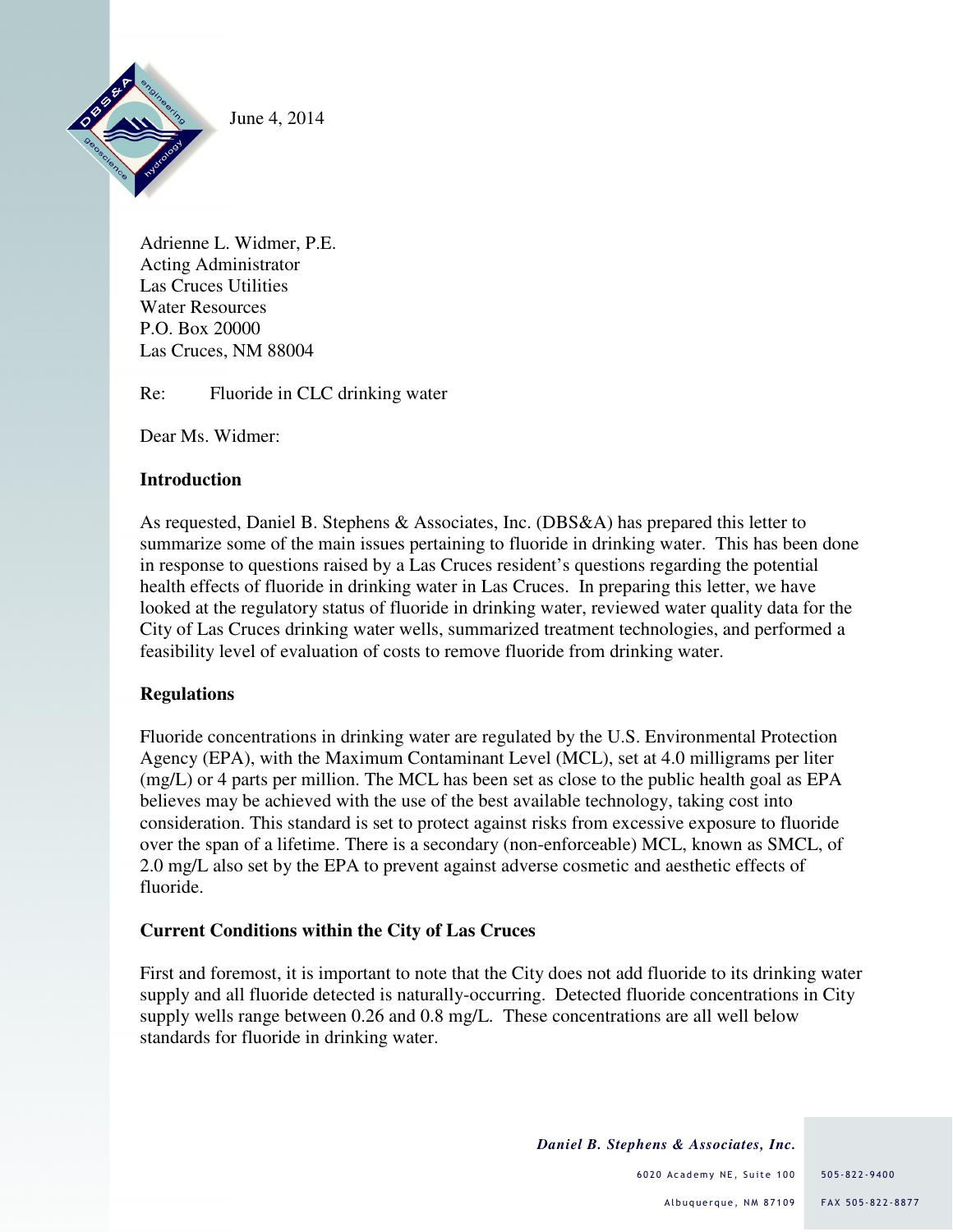Ms. Widmer June 4, 2014 Page 2

#### **Removal Methods**

The removal of fluoride from drinking water is complicated because its chemistry is closely related to chloride, which is regularly added for water treatment (disinfection) purposes. Common methods for fluoride removal are 1) coagulation, 2) adsorption/ion exchange, and 3) membrane processes.

### *Coagulation*

The coagulation method involves the introduction of an agent, such as lime, which when mixed with water forms an amorphous hydroxide precipitate that sweeps through the solution providing a source for the deposition of charged particles like fluoride. This precipitate and the deposited particles can then be removed through sedimentation (Ayoob et a., 2008). This method is of limited value in large-scale systems for reasons including long settling times of the precipitates and large amounts of sludge that are often generated.

### *Adsorption or Ion Exchange*

Adsorption occurs when one species adheres to the surface of another. The most common treatment applications include clays and activated alumina. Clay is packed into columns where the water is forced through. The uniform quality of the clay is critical to providing a media for adsorption. This process of ion exchange with the clays is inherently slow and is further exacerbated as the ion exchange can cause plugging of the pore spaces of the clay. Activated alumina (AA) has been recognized as one of the best available technologies for the removal of fluoride (Chauhan et al., 2006). However, success is dependent upon pH, surface loading, and the presence of other interfering ions (Ayoob et al., 2008), and is thus complicated and dependent on source water quality, management of pH, and the maintenance of the alumina material.

### *Membrane Filtration*

The most widely used membrane filtration processes is reverse osmosis (RO). RO is a pressure driven membrane filtration process that removes up to 99% of salts. The main disadvantages of RO are related to the high energy costs of maintaining the pressure differential, high rates of membrane fouling, and the loss of a percentage of water as high salinity concentrate. (Ayoob et al., 2008).

#### **Feasibility Level Cost Estimate**

The primary factors that were considered in developing this estimate were: 1) initial fluoride concentrations; 2) the number of treatment locations; and 3) required continual operation and maintenance ( $O\&M$ ) costs. As the City's wells are a distributed system it is likely that treatment would be required at individual wellheads; therefore, RO was deemed to be the most likely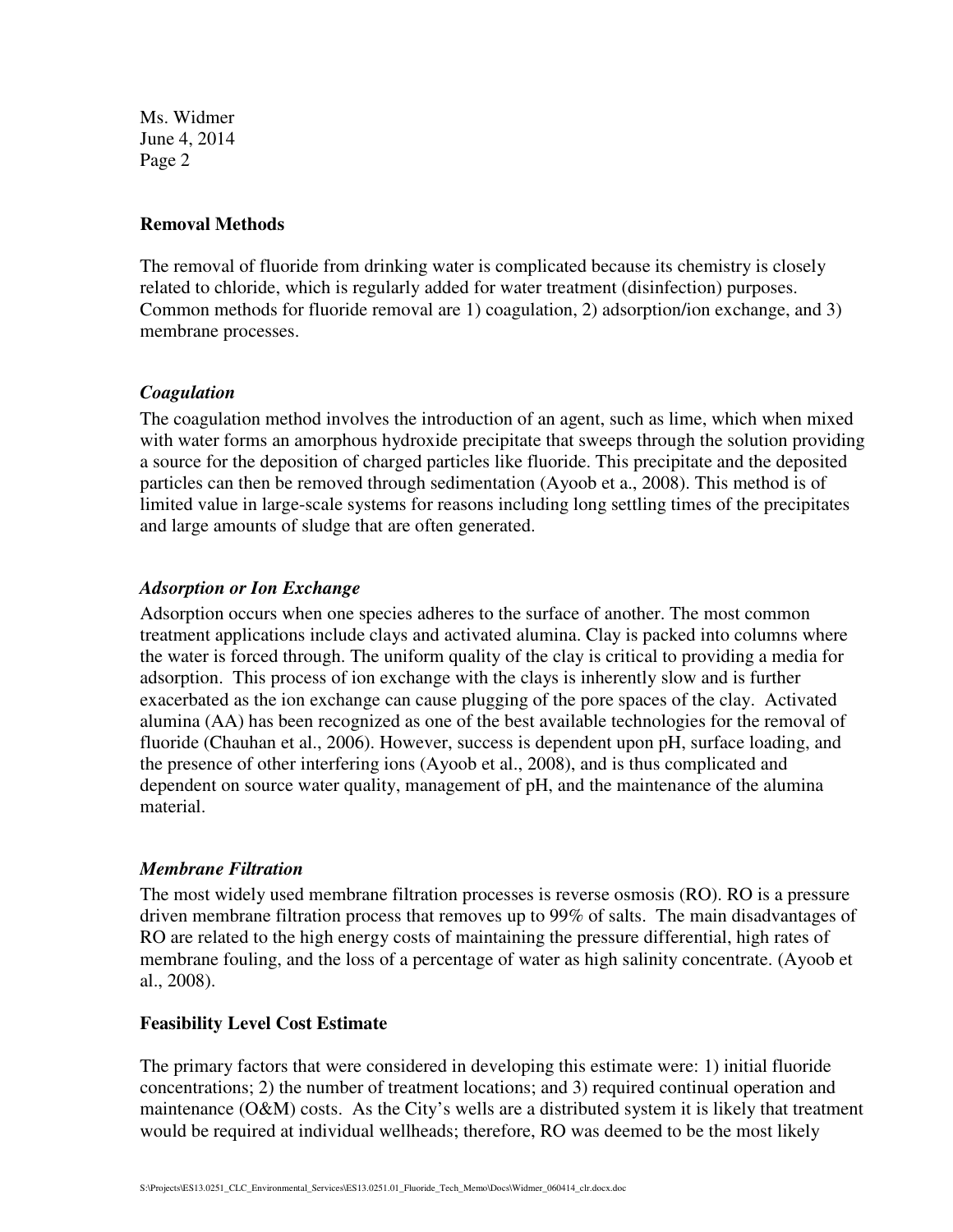Ms. Widmer June 4, 2014 Page 3

option for treatment. The costs associated with an RO system are primarily related to the location of treatment, the volume of water being treated, disposal of brine, and overall water quality.

Based upon communications with a vendor that provides wellhead treatment systems, treatment costs range between approximately \$300,000 at 200 gpm and \$1,200,000 when treating 700 gpm. RO treatment is accomplished using modular skids, with larger wells requiring multiple units. For instance, to treat a 2,800 GPM well, four of the 700 GPM units would run in parallel, which results in a cost of between \$3,200,000 and \$6,000,000. Given that the fluoride concentrations in all wells already meet all standards, it is assumed only a portion of the water from each well would be treated. The treated water would then be blended with the untreated water to provide reduced levels of fluoride while maintaining some balance of minerals.

An additional cost that requires consideration is related to the concentrated brine water that is produced during RO treatment. Initial calculations indicated that on the order of 215,000 gallons of concentrate water would need to be managed daily. Because of this, large evaporation ponds or deep injection wells would be required at each well. This is water that is currently used as drinking water that would no longer be available for beneficial use.

If individual home owners wanted to remove fluoride at their homes, a variety of under-sink treatment systems, including RO, are commonly available. These systems cost from \$250 to \$1,000+ excluding installation. These systems treat on the order of 50 gallons per day. RO systems operate by pulling a highly-purified stream of water from the input stream, leaving a concentrated waste stream to be disposed of. Installation of an RO system will increase household water use as measured at the water meter because 50 percent or more of the water run through unit will be sent to the sewer as waste. For example, to get 100 gallons of treated water the system will pull 200 gallons of water from the City's distribution system. Also, a dechlorination unit is usually included with RO system as chlorine can cause damage to the membranes. Therefore, an additional disinfection unit may be needed to re-chlorinate the water after treatment, depending on use. These systems will require maintenance, including cleaning and membrane replacement. These systems are readily available for purchase and can be installed by a licensed contractor.

### **Conclusions**

Per a CLC Utilities request, DBS&A has reviewed water quality data for the Las Cruces drinking water. First and foremost, it should be noted that fluoride is not being added to the drinking water and all fluoride is naturally occurring. Additionally, fluoride levels in CLC water are below EPA health-based standards. Although fluoride levels are below standards, we reviewed the most common technologies for fluoride removal and determined that RO is the most practicable technology if fluoride removal were to be implemented. Implementation of fluoride treatment would be tens of millions of dollars in capital costs alone, and would substantially